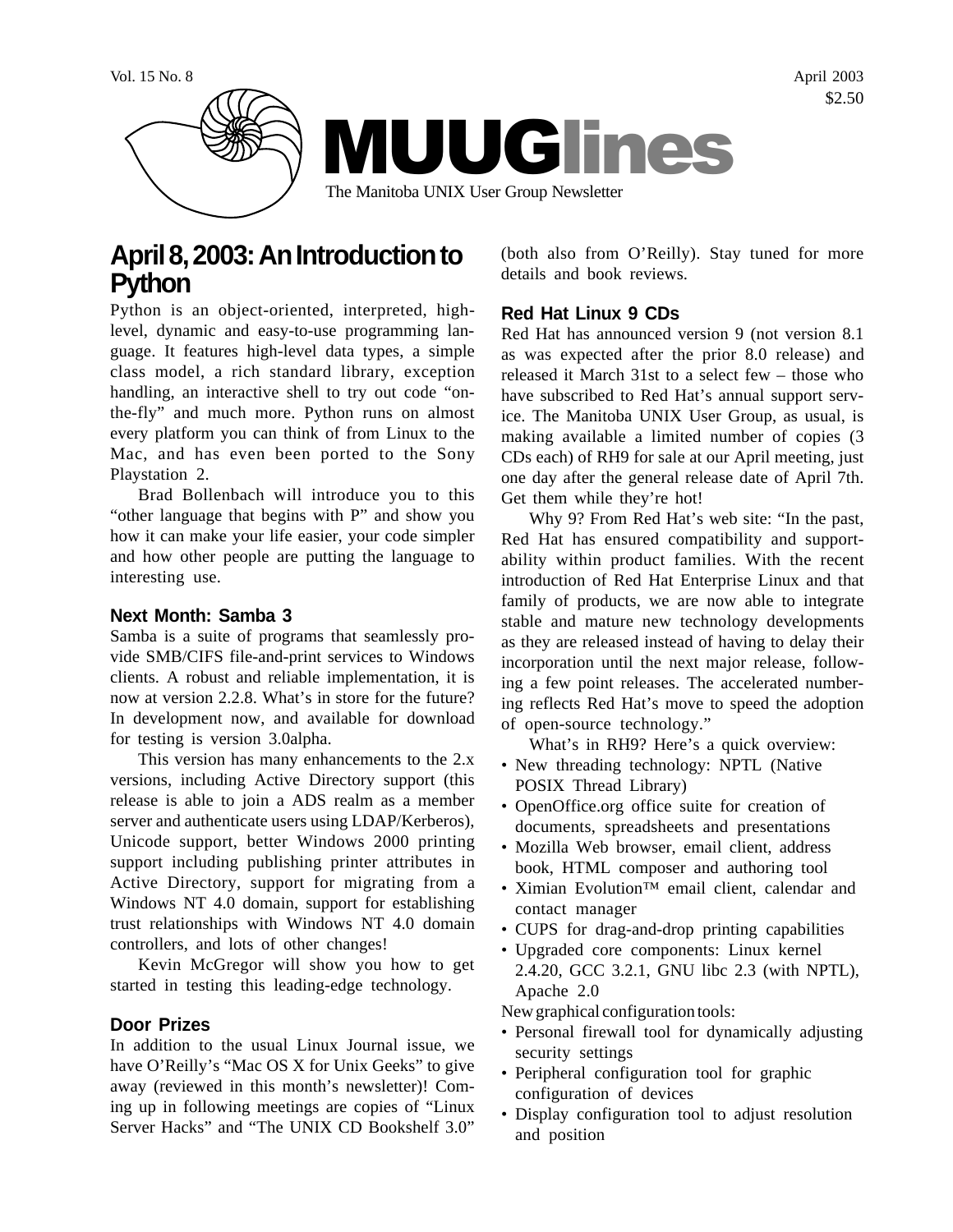• Sound configuration tool for simplified sound control

Meetings are held at the IBM offices at 400 Ellice Ave. (between Edmonton and Kennedy). When you arrive you will have to sign in at the reception desk, then wait for someone to take you (in groups) to the meeting room. Please try to arrive by about 7:15 PM so the meeting can start promptly at 7:30 PM. Don't be late, or you may not get in.

Limited parking is available for free on the street, or in a lot across Ellice from IBM, for \$1.00 for the evening. Indoor parking is also available nearby, at Portage Place, for \$2.00 for the evening.

# **Review: Mac OS X for Unix Geeks**

Mac OS X for Unix Geeks Brian Jepson & Ernest E. Rothman O'Reilly, 2003 216 pages US\$24.95, C\$38.95 *Reviewed by Kevin McGregor*

My first question upon seeing this book was "What kind of UNIX geek does it assume I am?" While I am very curious about Mac OS X, I so far can't afford a computer on which I can run it, and with its subtitle, "Switching to Mac OS X", this looked to be a very academic exercise indeed.

However, I optimistically assumed that I would still get some value out of it. After all, I have some background in UNIX (mostly Linux, but some BSD variants as well). It turns out that what with the need for the writers to contrast Mac OS X with the forms of UNIX with which they were more familiar, it's still an interesting read.

The book starts briskly, with the first page of Chapter 1 containing references to the different shells available on Mac OS X and mentioning command-line switches for xterm. This is a good sign, since a book with less than 200 pages ought not spend much time on the basics of computing. Throughout the book, the authors find a reasonable balance between introduction and details.

The rest of Chapter 1, *The Mac OS X Command Line*, is fairly basic, but it's pretty complete, too, and not too long. It makes Part I of the book "Getting Around" a good introduction for someone not used to extensive command-line work. The other chapters, *Startup* and *Directory Services*,

demonstrate the consistent editorial approach the O'Reilly series has with technical material. In a nutshell, I learned a few things!

Part II covers application development, including libraries, compiling and architectural issues. The highlight for me was the section on Fink. Put simply, Fink is a port of the Debian APT (Advanced Package Tool). Fink is also the German word for finch, which Fink's author was thinking about while musing on Charles Darwin's study of finches in the Galapagos. Darwin is the name Apple has given to the Mac OS X kernel.

Part III goes *Beyond the User Space*, with a chapter each on building the Darwin kernel, system management tools, and the X Window System. Throughout, there are well-explained examples which I could follow and understand without having a Mac on my desk.

I now have a new appreciation for what Apple's engineers have accomplished. The authors do a commendable job in targeting their audience, and managing the scope of the book. It may not be technical enough for some readers, but one can't fault them for straying from their purpose in a mere 200 pages! When I get a Macintosh, I'll buy this book.

# **OS News**

OpenBSD 3.3 will be available May 1, and can be pre-ordered (http://www.openbsd.org/orders.html). The list of improvements is long. To wit:

- Integration of the ProPolice stack protection technology into the system compiler. This protection is enabled by default. With this change, function prologues are modified to rearrange the stack: a random canary is placed before the return address, and buffer variables are moved closer to the canary so that regular variables are below, and harder to smash. The function epilogue then checks if the canary is still intact. If it is not, the process is terminated. This change makes it very hard for an attacker to modify the return address used when returning from a function.
- W<sup> $\lambda$ </sup>X (pronounced: "W xor X") on architectures capable of pure execute-bit support in the MMU (sparc, sparc64, alpha, hppa). This is a fine-grained memory permissions layout, ensuring that memory which can be written to by application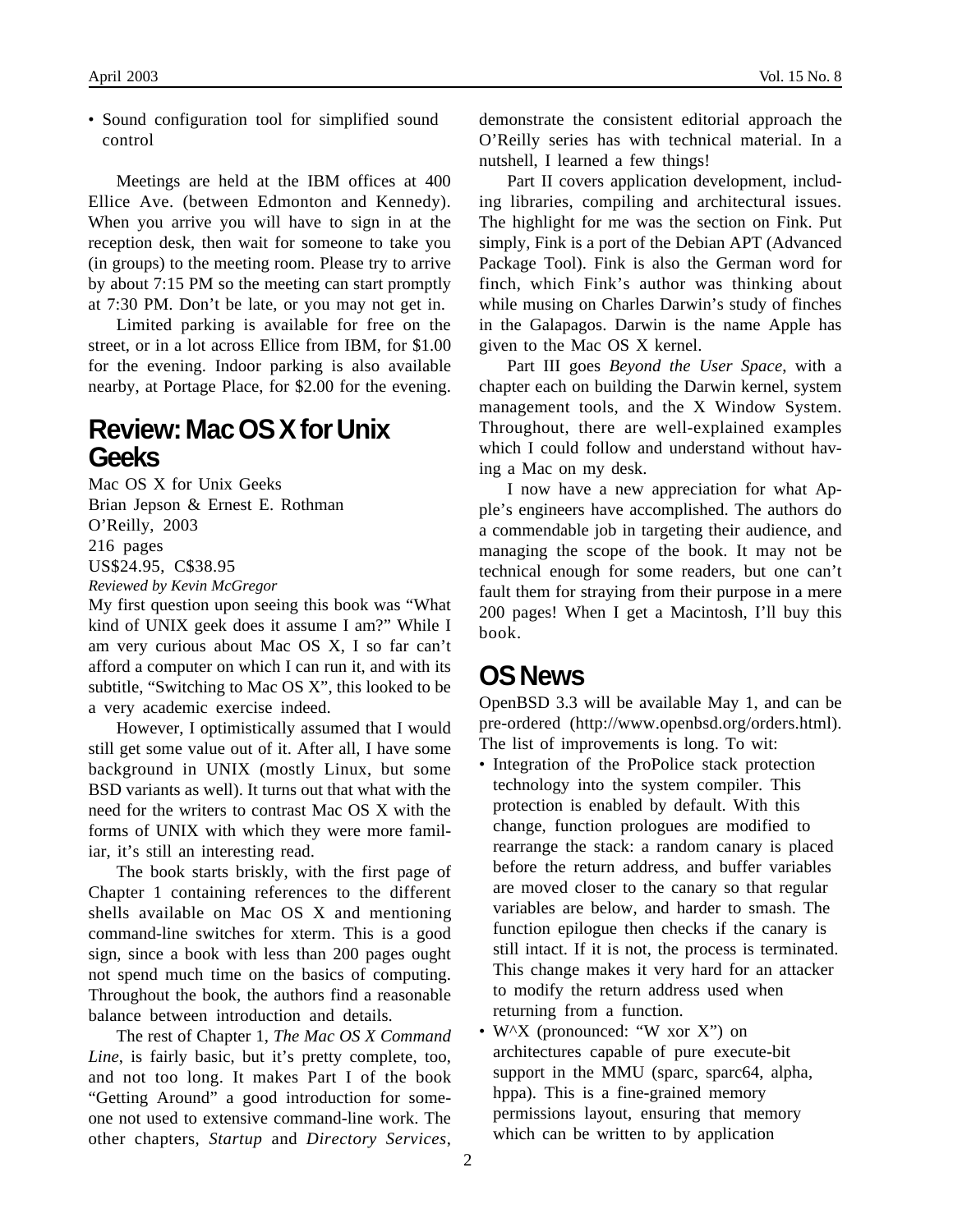programs can not be executable at the same time and vice versa. This raises the bar on potential buffer overflows and other attacks: as a result, an attacker is unable to write code anywhere in memory where it can be executed. (NOTE: i386 and powerpc do not support W<sup> $\Delta$ </sup>X in 3.3; however, 3.4 will make this change on those architectures as well).

- Still more reduction in setuid and setgid binaries, and more chroot use throughout the system. While some programs are still setuid or setgid, almost all of them grab a resource and then quickly revoke privilege.
- The X window server and xconsole now use privilege separation, for better security. Also, xterm has been modified to do privilege revocation. xdm runs as a special user and group, to further constrain what might go wrong.
- As usual, improvements to the documentation, notably the man pages and the Web FAQ. An increasingly large part of the website is available in several languages.
- More complete collection and better tested set of "ports". setuid/setgid ports have been significantly reduced as well. Many of the ones that remain setuid have been modified to revoke privileges as early as possible.
- Over 2000 pre-built and tested packages.
- Significant improvements to the pthread library.

An incredible amount of enhancements and stability improvements to the packet filter, pf, including spamd, a spam deferral daemon, which SMTP connections can be redirected to. This daemon handles connections based on black lists and white lists, tar-pits the connections, and ensures that the spammer knows why their mail has not been accepted.

The system includes the following major components from outside suppliers:

XFree86 4.2.1 (and i386 contains 3.3.X servers also, thus providing support for all chipsets); Gcc 2.95.3 (+ patches); Perl 5.8.0 (+ patches); Apache 1.3.27; mod\_ssl 2.8.12, DSO support (+ patches); OpenSSL 0.9.7beta3 (+ patches); Groff 1.15; Sendmail 8.12.9; Bind 9.2.2 (+ patches); Lynx 2.8.2rel.1 with HTTPS support added (+ patches); Sudo 1.6.7; Ncurses 5.2; Latest KAME IPv6; KTH Kerberos 1.1.1; Heimdal 0.4e (+

patches); and OpenSSH 3.6.

# **Browser News Mozilla 1.3 Out on March 13**

In the browser world, we have still more news about Mozilla. If for no other reason, it's a worthwhile upgrade for the spam-management functions. It also includes the usual fixes and performance improvements accumulated since November. From the announcement:

- Mozilla Mail has junk-mail classification. With some initial "training" the client can identify and segregate spam messages from good messages. To see more about Mozilla's junkmail classification, visit the Mozilla Spam Filtering page.
- Newsgroup filters have been implemented.
- An initial implementation of Mozilla Midas, rich text editing controls, has landed in Mozilla for 1.3. See the Midas page for more information.
- Image auto sizing allows a user to toggle between full-sized images and images sized to fit the browser window. To give it a try, load a large image into the browser window or size the window to be much smaller. Now clicking on the image will alternate between auto-sized and full-sized. The feature can be disabled (or enabled) from the Appearance panel in Preferences.
- Users can now 'dynamically' switch profiles. To give it a try, from the tools menu select "Switch Profile..."
- Find as you type, formerly known as type ahead find, has a new preferences panel (Advanced: Keyboard Navigation).
- When installed, Chatzilla now has a normal Mozilla preferences panel.
- Mozilla 1.3 also includes fixes for performance, standards compliance and site compatibility.
- Mozilla has a new splash screen. We already know. Please don't report this to Bugzilla. Thanks.
- The RPMS for Red Hat 8.x are compiled with GCC 3.2

# **Mozilla 1.4alpha Imminent**

In trying to catch up with their stated goal of a release every quarter, Mozilla 1.4alpha is coming